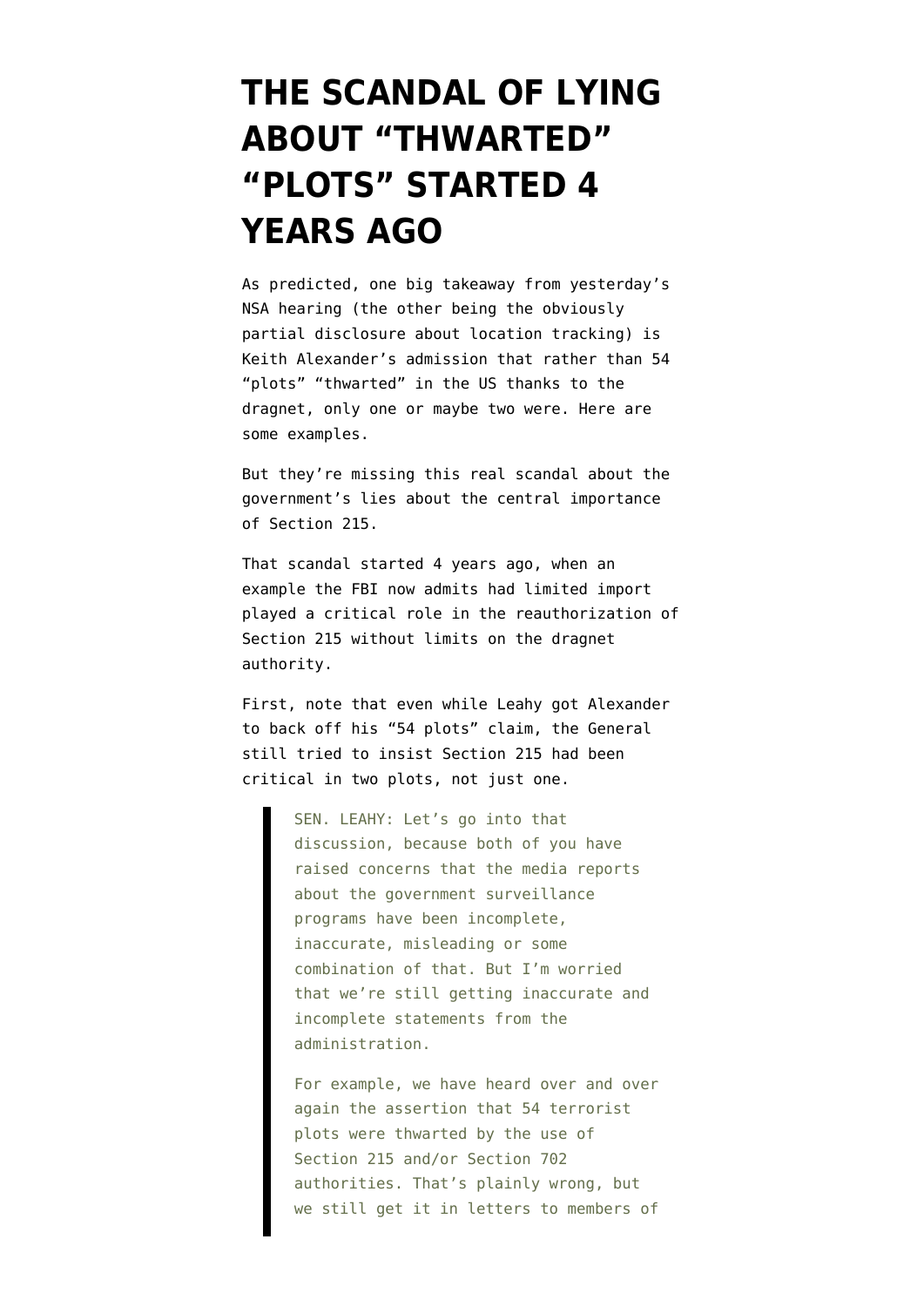Congress; we get it in statements. These weren't all plots, and they weren't all thwarted. The American people are getting left with an inaccurate impression of the effectiveness of NSA programs.

Would you agree that the 54 cases that keep getting cited by the administration were not all plots, and out of the 54, only 13 had some nexus to the U.S. Would you agree with that, yes or no?

DIR. ALEXANDER: Yes.

SEN. LEAHY: OK. In our last hearing, Deputy Director Inglis' testimony stated that there's only really one example of a case where, but for the use of Section 215, bulk phone records collection, terrorist activity was stopped. Is Mr. Inglis right?

DIR. ALEXANDER: He's right. I believe he said two, Chairman; I may have that wrong, but I think he said two, and I would like to point out that it could only have applied in 13 cases because of the 54 terrorist plots or events, only 13 occurred in the U.S. Business Record FISA was only used in (12 of them ?).

SEN. LEAHY: I understand that, but what I worry about is that some of these statements that all is — all is well, and we have these overstatements of what's going on — we're talking about massive, massive, massive collection. We're told we have to do that to protect us, and then statistics are rolled out that are not accurate. It doesn't help with the credibility here in the Congress; doesn't help with the credibility with us, Chairman, and it doesn't help with the credibility with the — with the country. [my emphasis]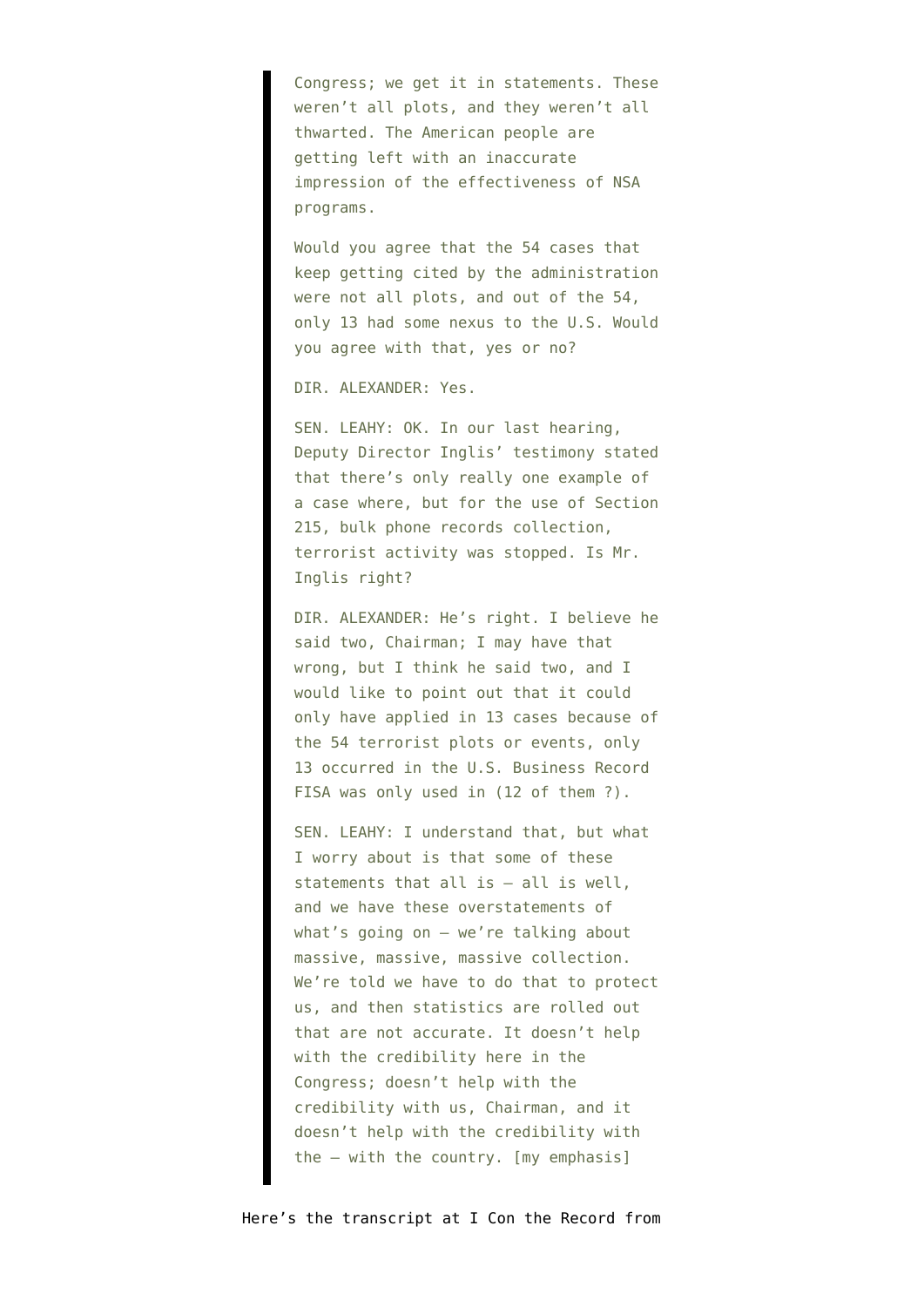the previous hearing, where Inglis in fact testified that Section 215 was only critical in the Basaaly Moalin case ([which was not a plot](http://www.emptywheel.net/2013/08/01/if-by-plots-on-the-homeland-you-mean-defense-against-us-backed-invaders/) [against the US but rather funding to defeat a US](http://www.emptywheel.net/2013/08/01/if-by-plots-on-the-homeland-you-mean-defense-against-us-backed-invaders/) [backed invasion of Somalia\)](http://www.emptywheel.net/2013/08/01/if-by-plots-on-the-homeland-you-mean-defense-against-us-backed-invaders/).

> MR. INGLIS: There is an example amongst those 13 that comes close to a but-for example and that's the case of Basaaly Moalin.

That is, in fact, Inglis said it had been critical in just one "plot."

After he did, FBI Deputy Director Sean Joyce piped in to note the phone dragnet also "played a role" by identifying a new phone number of a suspect we already knew about in the Najibullah Zazi case.

> MR. JOYCE: I just want to relate to the homeland plots. So in Najibullah Zazi and the plot to bomb the New York subway system, Business Record 215 played a role; it identified specifically a number we did not previously know of a — SEN. LEAHY: It was a — it was a critical role? MR. JOYCE: What I'm saying — what it plays a — SEN. LEAHY: (And was there ?) some undercover work that was — took place in there? MR. JOYCE: Yes, there was some undercover work. SEN. LEAHY: Yeah — MR. JOYCE: What I'm saying is each tool plays a different role, Mr. Chairman. I'm not saying that it is the most important tool — SEN. LEAHY: Wasn't the FBI — wasn't the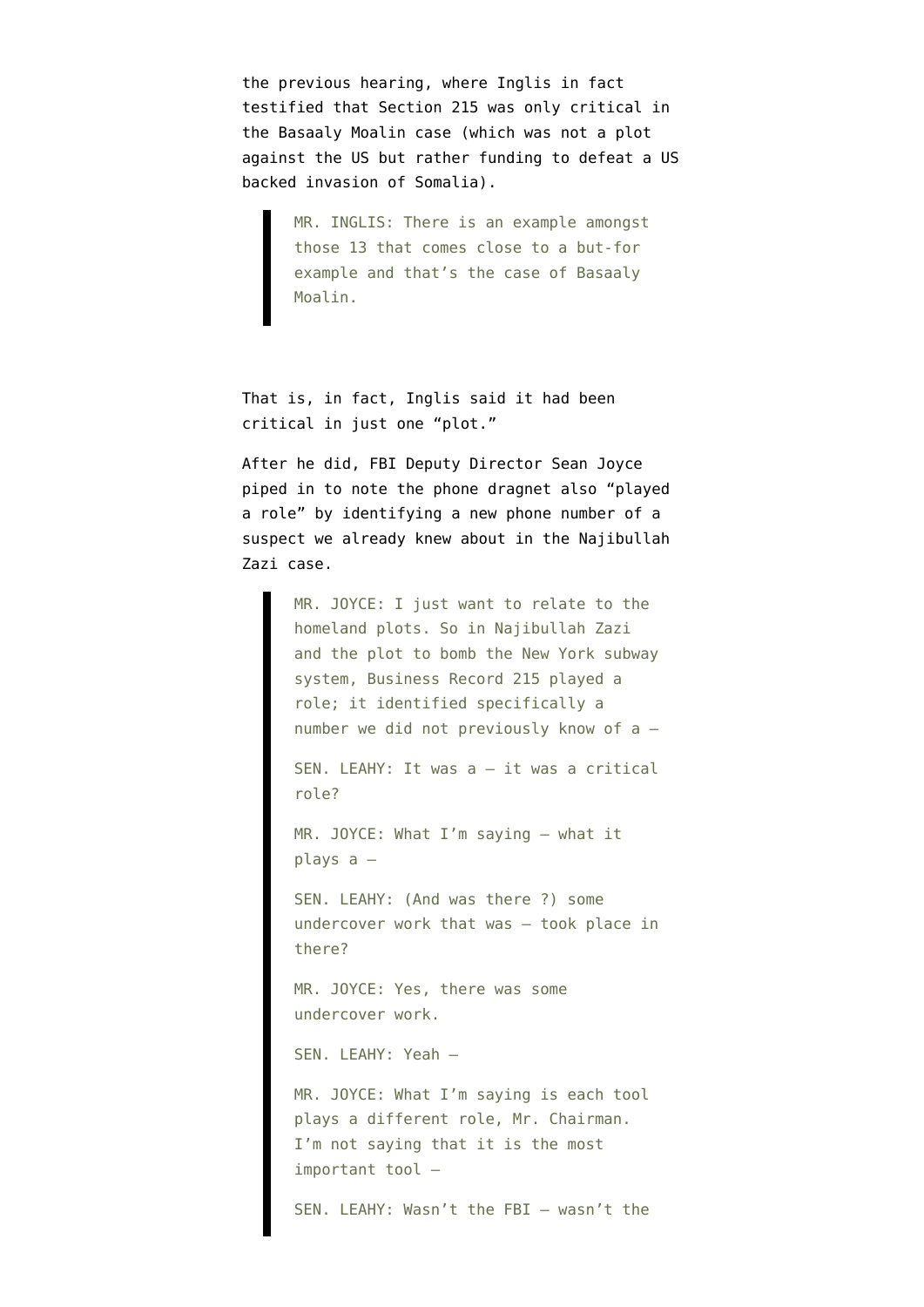FBI already aware of the individual in contact with Zazi?

MR. JOYCE: Yes, we were, but we were not aware of that specific telephone number, which NSA provided us. [my emphasis]

So, when pressed, Joyce admitted that Section 215 wasn't critical to finding Adis Medunjanin, one of Zazi's conspirators. (And if you read Matt Apuzzo and Adam Goldman's *[Enemies Within](http://www.amazon.com/Enemies-Within-Inside-Against-America/dp/1476727937)*, you see just how minor a role it played.)

That's important, because the Administration's use of Section 215 in the Zazi case was crucially important to the defeat of two efforts to rein in the dragnet in 2009.

As I [noted at the time](http://www.emptywheel.net/2009/10/02/difis-invitation-to-a-fishing-expedition/), Pat Leahy tried to require a Section 215 order have some tie to a suspect. Dianne Feinstein got Leahy to agree to a substitute, to which Dick Durbin tried to add specificity back in with an amendment. DiFi [defeated it](http://www.emptywheel.net/2009/10/04/the-total-nail-polish-remover-awareness-program-brought-to-you-by-the-democratic-party/) by pointing to the Zazi investigation.

> My concern was that nothing we do here interfere adversely with an investigation that's going ongoing. I happen to believe that the biggest investigation we've had since 9/11 is currently ongoing and do not want to do anything to disturb it. Second, I believe that finally, the intelligence in the transformation or transfiguration of the FBI is now taking hold and that we are developing an intelligence mechanism within the country that is now able to ferret out some of these proposed attacks before they might happen. And I think the arrest of Mr. Zazi is demonstration of that. It is not ended and the investigation continues on.

Later in the hearing, she went further, claiming that adding specificity would "end several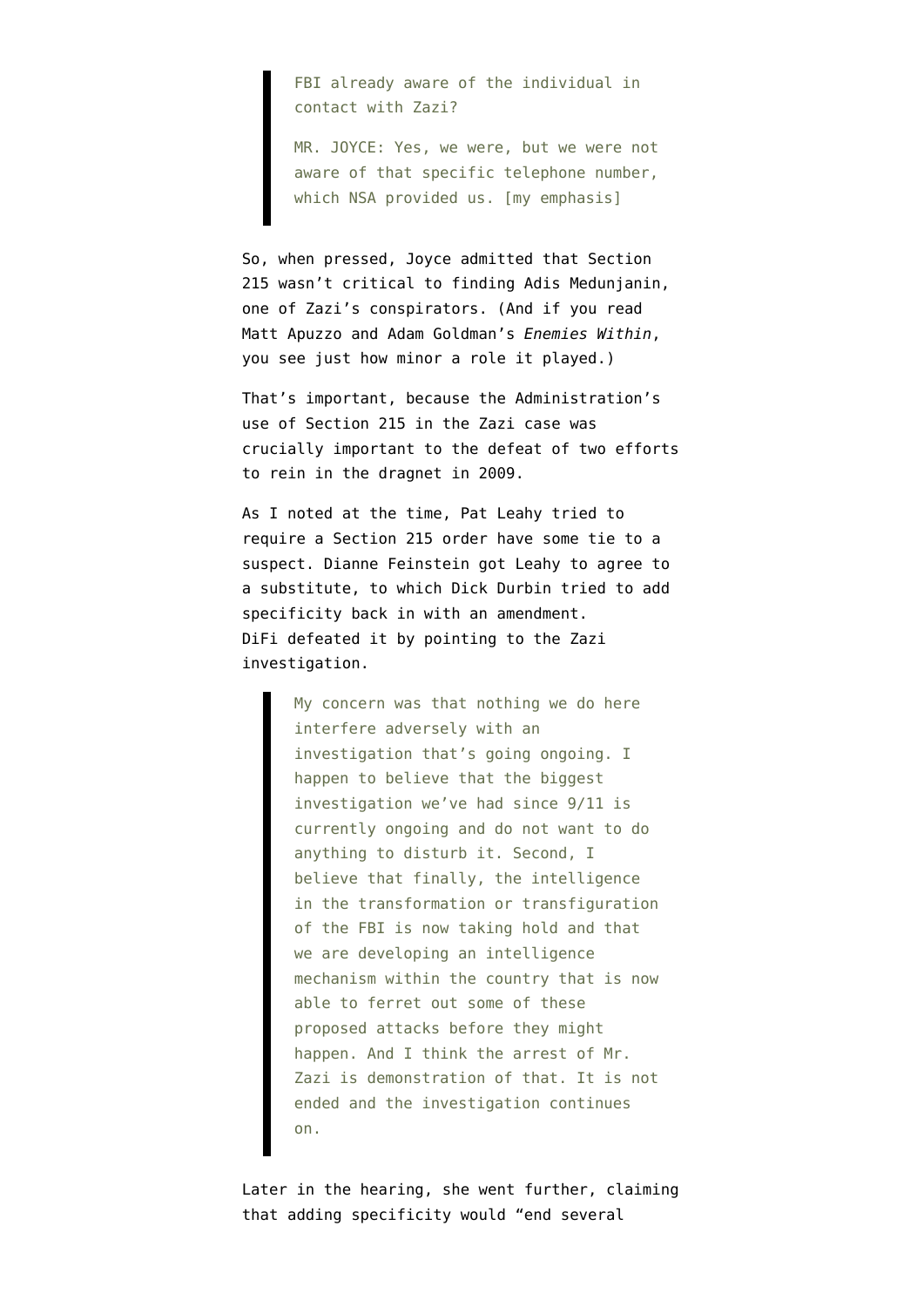## classified and critical investigations."

Secondly, the FBI does not support this amendment. And thirdly, in putting forward this higher standard, it would end several classified and critical investigations.

In context, it seemed that DiFi implied imposing specificity would end the still-ongoing Zazi investigation, though Sheldon Whitehouse would later refer to "ongoing programs," suggesting perhaps she was thinking of the phone and the Internet dragnet (though the latter was authorized by Pen Register, not Section 215, at least as far as we know).

In any case, though, DiFi clearly and repeatedly left the impression that if Section 215 were made more specific, it would end the Zazi investigation, and might have prevented the FBI from thwarting that plot.

Now we find out that, when pressed, FBI admits Section 215 helped but really wasn't critical at all to the investigation.

It's possible FBI's use of Zazi to sustain the dragnet is not as cynical as it seems. It's possible that they were still investigating other people who had been in phone contact with Zazi, and every single one of them turned out to be innocent. Keep in mind, if Zazi had 40 phone contacts, and they had 30 separate unique contacts, and those contacts had 30 unique contacts, it would mean the FBI proceeded to investigate 36,000 people to make sure they weren't terrorists — and that's assuming they didn't do the same chaining for Zazi's family members, some of whom were better integrated into their community.

It's possible FBI also used it (as I first suspected), to find out who had bought beauty supplies that happened to be precursors to TATP, so they could (at a minimum) cross reference it with [Zazi's contact list to find suspects to](http://www.emptywheel.net/2013/06/07/meet-3-patriot-act-false-positives-investigated-for-buying-beauty-supplies/) [submit](http://www.emptywheel.net/2013/06/07/meet-3-patriot-act-false-positives-investigated-for-buying-beauty-supplies/) on his detention motion. Apuzzo and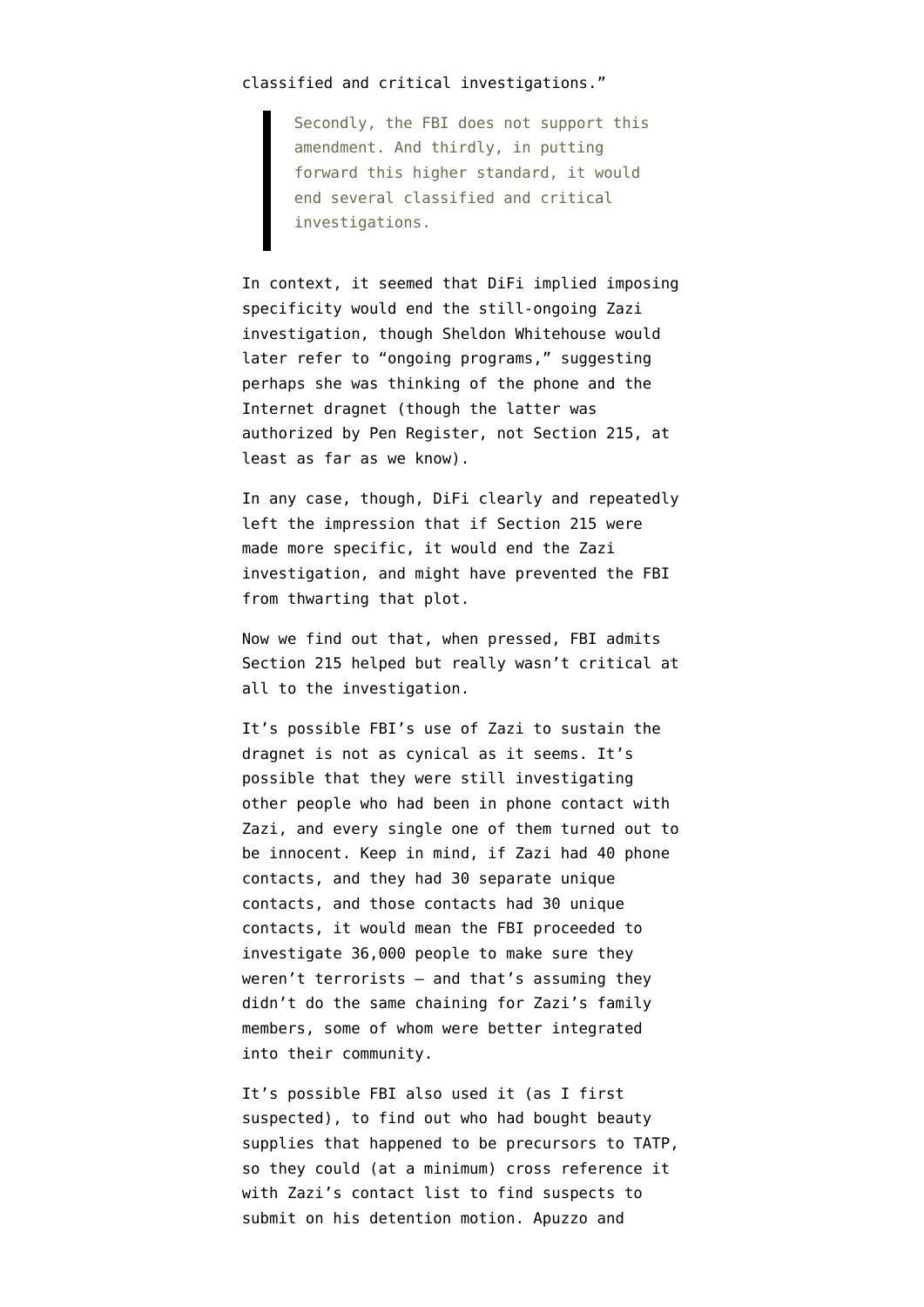Goldman suggest the FBI didn't do so, but their sources for a very FBI-friendly book might not now want to admit they investigated a bunch of people for buying hydrogen peroxide.

And FBI might be forgiven for the propaganda they were feeding DiFi in 2009 because they did not yet know those 36,000 people and those hydrogen peroxide buyers were innocent. But it would still mean we didn't make a common sense change to this law because we were busy ruling out 36,000 apparently completely innocent people as terrorists.

But in recent days (including yesterday), Intelligence Community people now call the use of the dragnet to rule out people as terror associates the "peace of mind" metric.

> DIR. CLAPPER: (Off mic) — let me comment first on the value of Section 215, where I think, unfortunately — and we may be part – guilty of this – it's – the only metric used is plots foiled. I think there's another metric here that's very important use for Section 215. I would call it the peace of mind metric. In the case of the Boston Marathon bomber, where using these tools, we're able to check out whether there was or was not a subsequent plot involving New York City. In the case of the AQAP threat this summer that occasioned the closure of several diplomatic facilities in the Mideast, there were a number of selectors that emerged from our collectors overseas that pointed to the United States. Each one of them were checked out and were found not to be relevant to a domestic aspect of a terrorist plot.

It has taken 4 years and 3 debates about Section 215 for the IC to finally admit Section 215 has not actually proven crucial for thwarting any single plot (except one guy sending money to defeat a US backed invasion). (And note, Sean